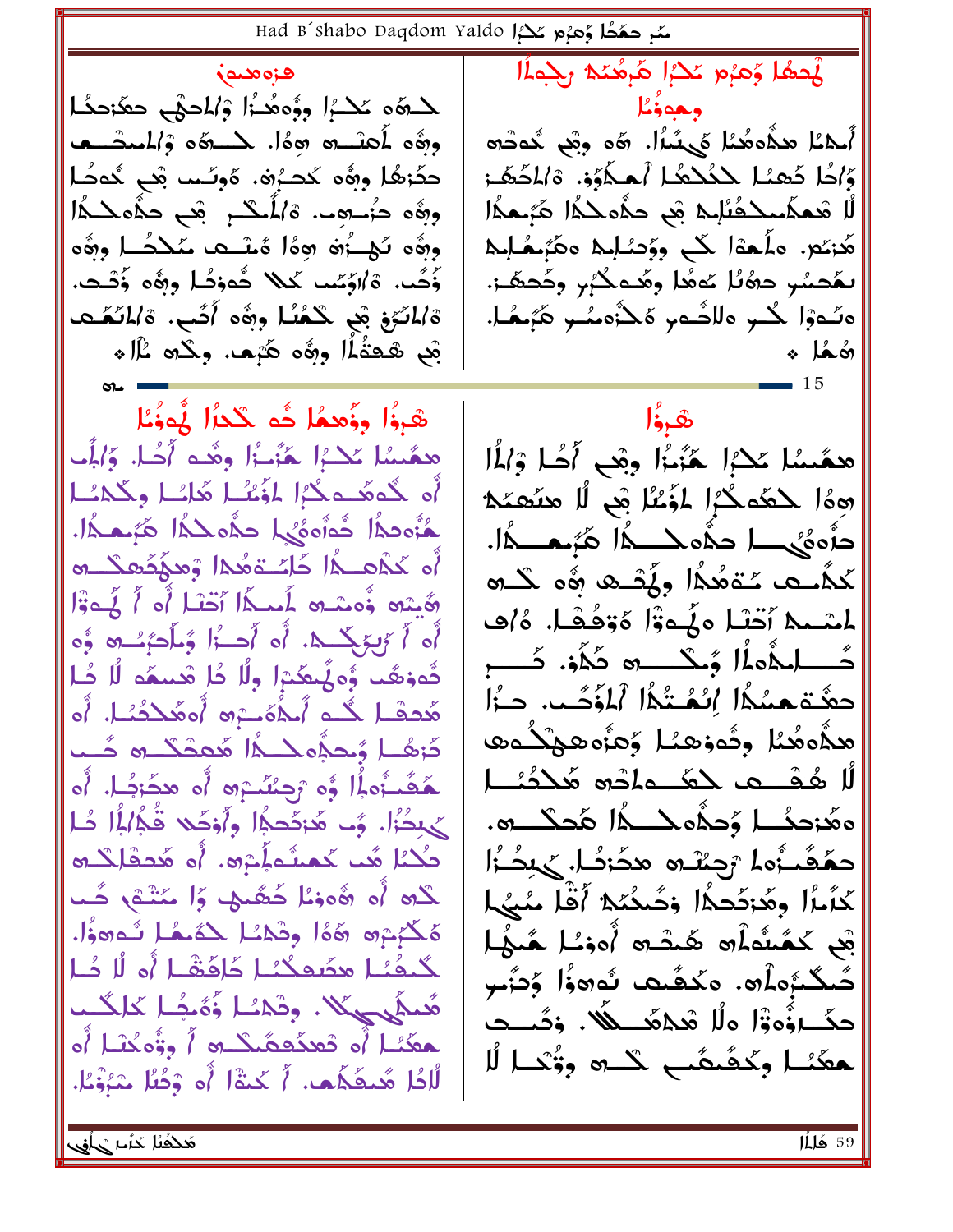Had B´shabo Daqdom Yaldo lị مُبْدِهِ جَمْحُل وَجْمِعْ بِهِمْ بِهِمْ بِهِمْ بِهِمْ بِهِمْ بِهِمْ بِهِ أَه مِزَحَكَمٍ أَ خُورَتَا حِكْتِمُكُما أَو لُائَا هْهِكْتُبْ. حَتَّقَا مَكْتَوْصْلًا مِسْرُؤُهِ وَمِ هُبِكُفُت أَه هُبِكَيْهِ. وضُل هرَضَةِ أَ هُمْزَمْبِ كُلُّهِ شُوتِمْلِ حِكْتِمُكُمْلِ وَلَلْ بُحِكْتُمِ أَو جُعَعْمِ). أَسْعِكْ و حَكْمًا مْهِكْهُت. مِدْوَمْا خُلْقْا مَكْمَعْلَ حِبُّوجُنَا أُو وِلَّا لِمُتُومُنَا أَو مُتُووُوو. وُسْطِ مُحْدُّلِ حِدُّہ جُبْنِ ا ِسْـــرُوْنَا أَ كَـــــْزَا أُه أَ تَكْلَابْـــا أُهكُــا هْدَانُمَـــو. دَّىئَــب كَــــره كَــــــــٓٓا همَّعمَد كَلَّه وُهضَمُّا وَشَارَ مُتَّعَفُّ أَه كَحكَمَه لْدُه وصْلَمْ مُدْهُفْ هِلًّا لْإِضًا مُحفَّفَــم. أَبِ أُحفُــومِكْتُرُه هْدَأَقِي هِ. أَحْشُـهمدهُ هِمُدُ ا فَمَّلُوا شُو يُوجِبَا تَحَكْتَا. أَو هَذَٰ:ا حَزُوهُما تَكْتُما. وهُجِبُرا سُبوب هُولاه لَكَ أَهُدْهُ هُو هُدَكْتُرُهُ أَو لِحَيْبِيثُما وْاهْدِهِ. وَلَا شَدْفَعُتِ وَوَا لْأَمَٰلَ هِيهَٰهُـبِ. أَبِ أَجْهَٰلَ وَا يَتَتَلَّلُ وَبِ حعَدهدُره. وَحُحدًا وِمَتكَبٍ وَّوَهُما هُسـة/لآه. أُه ثُـهدهُا وِضُا وُهُلّ أُه أهدَه مَدْمٌ. وَالْمُومَانُ مَدْمَدٌ صَدْمًا لحَميَّ عَمل دُلَّ مَعْدَلَ أَه بِكَتَسَانَا وَوَّهُمْ يَكْمُمُهُ الْمُعَيَّمَةُ أَمْمٍ لَهُ مَثْلَةٍ مِنْهَا هُودُنْدا. أَو هْتِيءُلُما دُلِ مِعَرِمَتِ أَو هَـــداًا هەُا. كَــر هُەوْحُىْــا لِىكْسَّــ هَكِدُولًا دُا دُرَّبٍ. أَ بِجَتَا وِدًا هِرَهَيْب ههجيرا المتفاجب معكشهاا أَه أَ مُكْمِلَه دُا مُعمِّدُ. أَ تَتْزَا وَدُا هُدأسب. بَكْشَــا وِذُهِقَبـــى ه/ُف ىُممَّـــــــ أَنْ أَعْقَالِمُــدَّرِهِ دُاهِـمَّدَـــرَّب هُكْتُوُهِ هُعَعْدٌبٍ. ثَنُـٰٓةًا وِنُعَمُّب ھكَمَّں. ەُھُرْسُلْ ەُھُدْرُكُلْ كُلْھُدەُ بِمُبْ. ەھْلِلُىلە ھەگجەْپ ھُرىسُل ەھُدەكْل أَه وهُ;عُامًا ٱحمَدُه دُاهُسمَ). ٱُـلَّٰذِكُـا مُبِيُّلٌ. ەُوھُزْمًا ۋە ھَقْدە ھِمَّەب هزَمِسُا. أُدوَّه هَٰذِتمُنَكِيُّا تُاهُدوكُـا. أُد أُوْكُلُ قَوَّمِسُلُ دَوَّهْكُسُنُّە أَمْلَادەت وَدًا مَدْمَكْرُمْ لَهُدَا كَلَّا كَلَّاهِ لِمُ هُدوخُـــا. ووُحفَـــمكْتِرْهِ لِحُـــدُ مُالَّـب لَّـُـب تَجِبُّلا هُرِهُـبِيهُ! أَه وَجَّــهِ للأعلى مُبْسَلًا. عَمْنُا تَدَّنَا. هُوصِبُ الْمَحْكَلَا، أُوجُوهُمَا هُجْمَدًا أَبْ مِيَّ إِلَّا أَبِ هَٰلِكُ هُ هُـبٍ أَذْكُـل أَه خُـه هَٰدُوماً إلَى أَوْحُل هَحصَنًا ٱلمَحْمِيكِمِ لَّمُسُلَّا هَزَّمِسُلَّا، أُوعَاهُمَا ذُهَبا وُه آهها تَمْعُنُا إِلَى مِنْ أَسْتَرَاءُ مِنْ الْمُحْكَمَةِ. محَيْدِها. أَو أَبْ هُدْ زُولًا وَو هَهَدْ وهِ عَوهُمُا أَحِجُرُ أَمَّزُتُوا أَهِجْوَهِ وَوَ رَهُهُ مَكْسًا. أُوعُوهُما أَو هُبُ هَٰلُو أَ |وُحعَٰدهشُدهُ||وُحكْسةِ٥إِلا إِنْعُــمهُ| هِمْيِدٍ. وَدَا وَجُبِهِ هِدَاهُ! وَبِ وَالْحَبْرَو ٱلمادمَّد. مُومُعُل حَمَّنُا مُرْبٍ وَاوْحُـا وَنُشْأَ دِيَّـــه. أُوعَمَّــا أَبِ هِعَنَــا أَه مَحْدُمُا حَنَّمَا يَجْهَلُ 60 **هَاِيَاْ**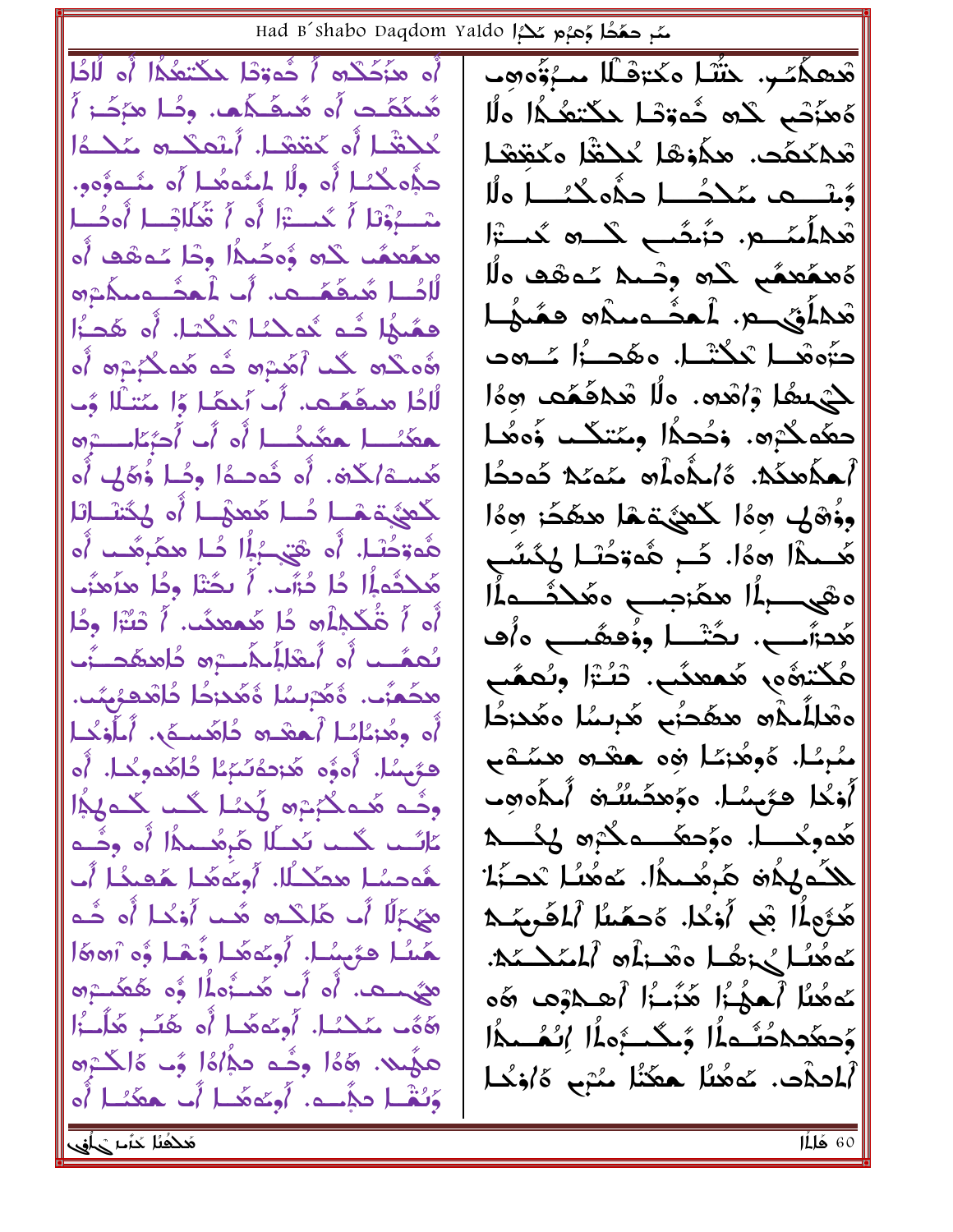Had B´shabo Daqdom Yaldo Ajaj pás مَمْدِ حَمْدًا بِهِمْ بِهِمْ بِهِمْ بِهِمْ بِهِمْ الْفَاءِ بِهِمْ ا أَب أَوْخُل أَه ثَمِيلًا وَثَمَانًا أَحكَنْتُهِ ثُنَا وُمِرًا. دَفَلا وَحكْمة دَافْ فَرَوُمْعُـل هُدْمُ مِيْتٍ. أَوْ هُرُومُهُمْ ذُلَّ هُدْءٌ مِتْ وُو مُنْزَا وُّاهِ مِّمْا وُحْدَه ٱلْمُتَّكَّدُ «هُمْا: وَوَحَدْرَه جَنْف. أَوجَعَعَدَا أَه عَمْدًا هَفْلًا عَوهُمُا هِمُمُا جُدَٰرَا. وَوُوهِمُا دَوِيلًا: أَه لمؤَ أَه أَبْ وُوهشا هضُدوولًا إو كَوْهُنَّا مُنْدُوا مِتَحَفَّا. وَسْوَعْدا حدَّيُّكانَ أُوحَدَهُكَ مَنْدَا تَبُنَّكَ أَنَّ أَبَ ثَموْهُا مِنُبِرِلًا. جَحَزُاتِيْ دُامِيهَجَةِ أَه مسّئلُما هُععَلا تَعطكسَع تزكّك هْزا مَنْبِهْا قُلْ هُمْعَكُمْ. قَنْبُ كَسْبَرْ أُهوَ هَكُمْ وَرَبِّيْنَ أَهْدَ هُمْدُومٍ أَهُدَٰرًا تَّزْمَا. أَوزُعِكُمْ فَرَّبِمُا. عَمْدُو، وَأَوْ قعمدْوْل مكْملا ووُّكْمەھە ھُڪْتْبار وفَّاهَ | شَمْ يُلْمَ وُسْتَارِ مُدْهَرُ | أُوسُوَدًا } هلَّكُوْ لِالْهُمْ وِلُّوْقُوْا لِمُنْسِ بِّي ٱسْوَى. جُل قَيْمَوْلِ. أَو جُلا وَوُوجُنْهِ أَرْ هُـٰٓةُ لِ أُو عَدَّمُتُـــا أَوْمِ لِيُنْـــــرَا ٱلْمَصَـّـــب. وَكْسِكَ دُاهِدَهُمْ: ݣُـْـــ90ْ وَيُــُدوْا دُــا همْ بِصِفٌ هُد خُلافُتِهِا. أُوحُدَهُما أُوُم أُه ةُامْكُنَـــة وِمَا وَهُوَمِعْـــا مُبْنِـــــ لِئَمُرًا وَكَذٍ. أَه أَ أَحْكَنَّا وُه فَرَوُحفًا كُـا ەڭسۇۋا ۋې ھڭچگىپ. مىڭ ۋې قْدْمُ مِنْتُ أَنْ يَكْسَبُرْوْا صًّا مُتَّقْضَف. سلَّمَـــٰٓ;ا حنُــه من هُـــه كُبُر هَ فَتُمِـهَــا أَسلًا هذَا دُمَّسًا دْحَدّْ: أَو ذَاكْتُوْلَ ذُه الْمِسْرِمَةَ مَسْمَالِ الْمَسْتَمَرِّهُمَ هُــمكْبَبُومِ وِحُــم حَمْــُوْا هَيْــرِهُا كُـا ههَ;مَٰبَ. ثَرِ ۚ كُم هُوَوَحُنَا ۚ كُحُووٓٛا محكَّرِمُّكْمًا. أَلَّا لَّا هُودُكْسًا وَثَلَاثًا كَدُّنْزَا ثَـٰءَوَا مِنۡيَـٰٓمَـٰا ۚ. ٱللَّا شَـٰاةِٓا وِمُّـٰد ، وَٰادَا. هْدْهَةْتْلَا وِلُوْكُــدْاً. وِكْتُـا ەنْقْــْزا تَبْكَلْ هُبِ ٱلْكُنْدَةُ أَوْتِ سَهّْبِهِ ۚ لَٰ هْمِ ٱلْكُنْدُهُ أَا وُسَوُّرَةُ!. سَكُفْ شَنْدًا قسكت فسلا للشعر لمئن أه لمغاز لمشعون ةحسَنُب ةَحفَسَن حَيْمَ كَانَقْعُذِبَيْ شُنَرِفًا أَو شَب هَٰزُهُمَا أَا. تَقْعُـكَمْ. ووُئــُـلِـمْ ەكَبُـعُـلِـمْ تَمَـْلَا دْهِهَٰىكُـٰمِرٍ أَ مَـْلَا وَا هُوَىٰلاَتَـٰٓىٰ فُـٰوَوَٰا وِرُّەلمْتَسَرُّە بِكُمْعَشُمْ لَكْسْ أُسْو هُوَوَحُنَا وَا مِنْهَ هَا. هُزِدِهَا أَكُمْ أَب أَهَزَانَا وَحَقَائَيْهُمْ أَ أَلْحُلُّقَا هَنَدْهُت هُوتُسْما وَهِيَّة هُـــا. مَـَـــْمِا كَـــح لْكُسْرِثْلَانَا شُسْمَحْتُمْ شُسْسَمْكِيْبُومِ أَبِّ لَّهْمَدُهُ الْتُوَاتُمْ لَلْأَوَّةُ مِنْهُمْ الْمُكْمَرِيُّ هَٰحكُمُكُمُّا أَه هَٰمَنْنَا وْهِمَٰبِكُ ٱحَـٰ ْهُ ِكْسِلَّمْــَّە شَكْــبُّەلُم. ەقْب مَتْـَا هَا هُتِمْا وَبِمُبِكَبٍ. هُوصُبا أَو أَبِهْـٰٓءَا وْالْمِتْبَاهْ هُوَ هُوَ وَالْمَدُّا تَّصْحَبَ هُدهقَناً جُدرٍ أَو جُد أَدرُورٍ أَو جُد َكُمْ وَلَاَشُومٍ وَكَنُومُمُو هَزَمَهُا وَهُمُا وُّەمَئېرُەم أَە هَرَمْل ھُمَّا كَرْحِعُرْب مَحَفَّنًا حَنَّم يَأْفِي  $\mathsf{LL}$ هُ 15  $\mathsf{6}1$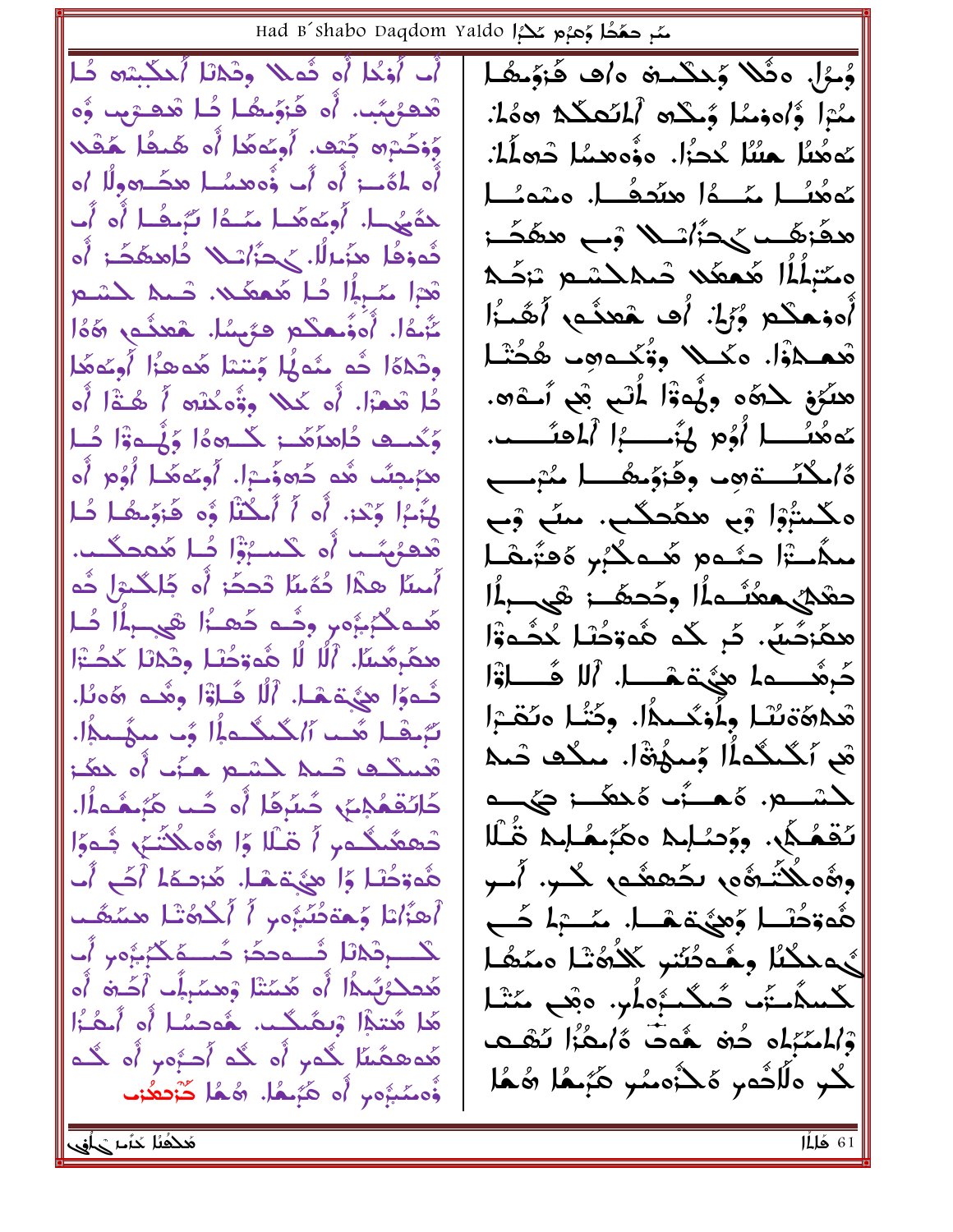Had B´shabo Daqdom Yaldo المجمع الم Had B´shabo Daqdom Yaldo رجمأا وزجزا أَهِـهُ| كَــِ أَه مَكْــُ ۚ وَحَكَـــ بِمَــ أَحُــاً هُوصمًا كُلِّ مَكْرًا هذُوهُنَا وقِي أَكْلَ وَرَجُـا حَهُـثَــٰهآه. وتــهةا عَـٰــُ ّا ٱحتُــا هِدُّەھُــابِــمْ ەلَّا اُحسُــابِــمْ. وَيَكَرِّجَـــرِ كَــاوُا دْمِعْكُمْ إِنْغُسْمَلْهِ. 50 وِهْيِجُبْ كَمْدَه وَكْنُوهِ أَرْسَلُوا وِقِي حِذْهِكُمَا وِلًا أَحُا حَرْحَتُمَلًا ۚ وَهَّبُـِهُوَلًا. ۖ فَــرٍ مِعَهِلِكُـبٍ ۖ أَوَكَتَبِ كَتْرًا حَزْهِ هُل حَدْهُل وِمُكْدَوْرَهِ. 16هـئي بْمِ هَيْهَ هَا حَنَّ هُنْهَ الْمُقَرْبُهِ مِنَّا الْمُقَرَّبُهُ مِنَّا مِنْ مىكىغْـابىھ بَعِي شَكَلا شَـٰء;شَال وَمـٰهُــٰماُا ەككىلا ھُــە;كُىشُەر كَعْنُسْعُلُــەلُ10 أَحَطُا وَبِءُورِ كُنْ وَخُدَمَاْلِ وَشَيْئًا حَسْنَةً هَٰدَلا هُـٰٓئِمُ لَلأُهُا لِحَفَّنَهُا هُٰلًا وِهَّٰٓئِكُمْ ۖ دىئۇەلاًا. ەَىڭزە خىر ھُەۋخْتا. ھَدْتَــْب لْحُــرِ حــهُنُا عَمُحـا وِهُــمكْبُرٍ وِحَٰحَهَــ;. هُوصُلُمْ أُسٍ هِيُتَمَمْ. شُهُلْ هُحثُلاَكُمْ -مَنْھُا دُه مُـٰٓةَكُب. هُـَـَـُـُـهِ مَـٰهُمَّـَـة فزمعتها لحقَّ مَنْ الْمَعْدَمِينَ مِنْ ابْكُمْ وَهْكَمْ مِنْ الْمَحْدَثَ مِنْ الْمَكْسَمَةِ مِنْ الْمَكْسَمَة حَتَمِيقَا وَتَعْبُرِ هُنِّي مَكْلُهُمْ لِلْمُلْعَبِينَ \* مفطأهلا جُدكُما وَٱكْتُوهِت وِلَّا حُدَوْسًا. وَوَلَّا ٱهْمَا حَدًّا هَٰٓبَـمُـا وَّاحُـا هَٰٓبَـمُـا. وهَّبَـمُـابِـهِ لحْفَــلا بْني هُـْبِوْضُـُـماُل ٱلْمُـكــرِ. عَمشُـل تَعَطِّطَهِمَ ةَأَهَا تَعَطَوُهَـزُمْ لَكُلُّمَةٍ إِنَّكَ. كُنْزِ حكَاهوا ولَا أَحُل بْعِ حكَّمككُمَا خَعْزُنُـٰلِـمْ حقَتْنُـدُا وَمـتُدُا معَبَّتِـمُـدًا. أَحـدًا كَبِ حنُلْحُما وِنَـٰٮ، وَلِيْهِمْا وِصْـٰهُ أَوُم وِؤْهِ مُنْلَاكُمْ كُمْ مُمَكَّثُهُ أَا حَمَّتُنَا بِّ هَا ذَلَا. فُه;هُمُا نَحصٌ. وكُله عُلًّا \* ەتىقىز كىھىر مەملىك دىھائا ئىلۇا وهُدكْرُم هَدَّسُلْ هِهَسْلْ لْمُذْوَّا وَحَمْلا ئُلا شُمْاء  $-16$ هْبِوًّا وَرُقِيًّا هُم كَحِبًا لِّهُوُّعًا ۖ ۿڔۏؙٛٳ أَلْكُمْ بِمُعْجَمًا أَنْ أَلْكُمْ لِلْمَوْلِكَ الْكَرَا لْحُرِ هُوصِبًا وكُرِ أُووُجُا كَحَزَا لحَشَّدُوُسًا وكَسِيم كَسْمَ هُدُوُسًا. لحشَهوُسُا وكُــمه كَــه هُهوُسُا. وهُدكْرِكْةِ كُ حَذُّوهُمْا مُعصَّلِما وُكْسِرِلُمْ حِكْمِكْكُمْ هِيَ مُرَمَّلُ فَعْزِلُهِ. حُب سَنُرِيدُا وَا يَوْهُدُا. هَعِمُا حِمُّوكُم يَّةِهُدًا. هَعِمًا وَحَدُّلًا وْكْثُمْكَ ۚ ذَٰا هَٰلِهَٰۚ ۚ وَهَٰشَكَ ۚ شُهُ خُوصًا هُدهُوْ وْالْمُلْعُدِ حِنُّوحُا وضْعَـٰزًا. وُّه حَمَّـزًا. وحُــل هزَّحْــل أَ تَحتمْــل حَــل هَزَهَا خَذَلَا حَضَرْهُـها وَهِءُا خُـدلًا دَّتِهُكُلُ. وِهَمَّتْ مَكْدَوُّا تَكْتَعُلُّ حَيْدَهُ دَيْمَا. يُمْ كَرْهُمْا صَنْبِكُلُّهُ عَنْهُمْ مِنْ وُّه دَٰزِهَا. وثَمْنَا لِكُنا كُب هِعَنَا شُه وَلِكَلاَه لِكُماًا. ضُوْمًا وَحْوَهِ وَ سَكَتَرَه. وَلِمْكَةَ أَجِكْجُلَ. فَكُفَا مَحَاضُرًا حَمَّد لِلْفَكِينَ  $\mathsf{LL}$ ہ کا  $62$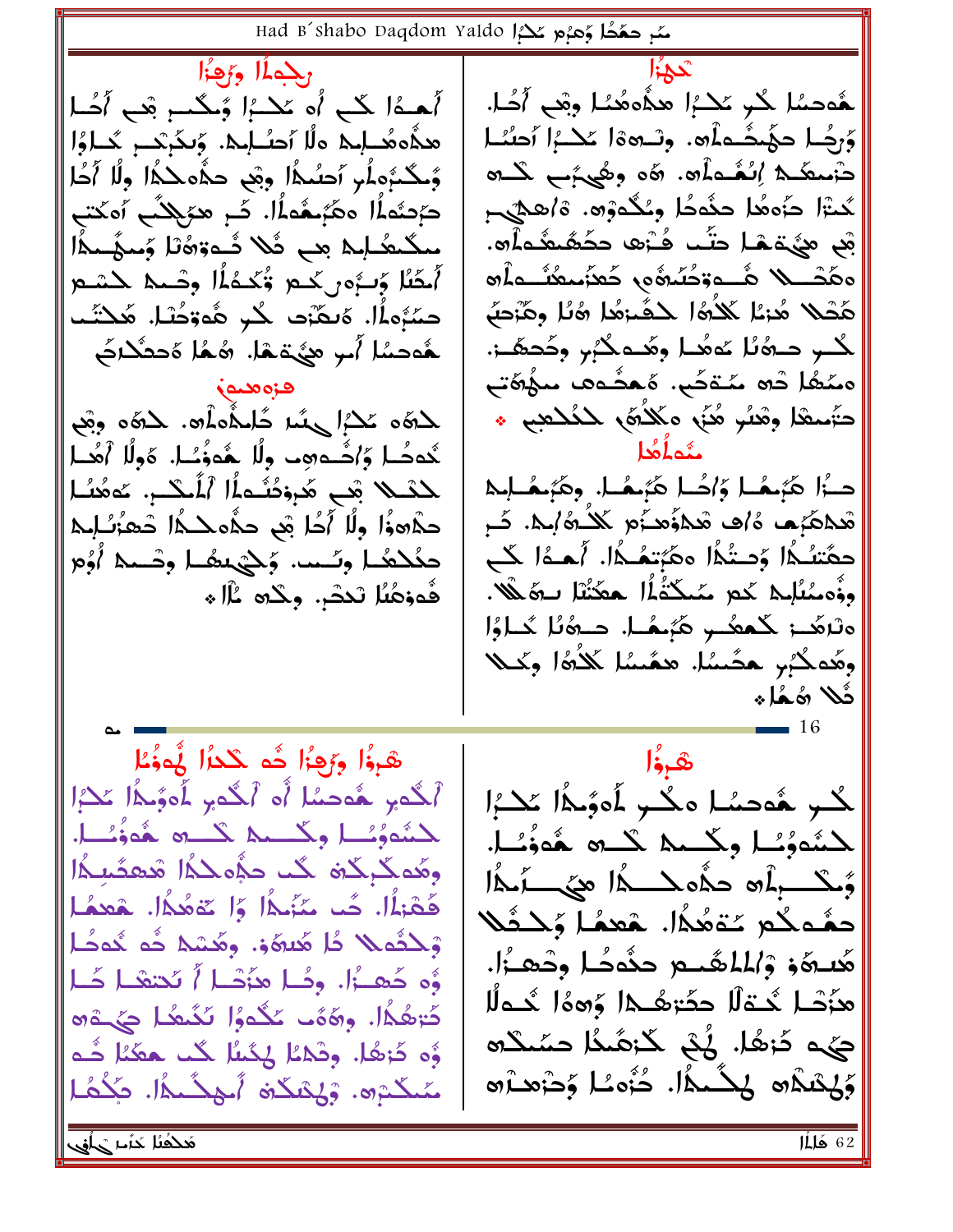Had B´shabo Daqdom Yaldo المجمع الم Had B´shabo Daqdom Yaldo وصُّد وْهزَاسْرْه صُل وُههَّب أَ صَـْرَبُكَالَ ذُهِبَي حُبْكُما. وِهَقْف أَس هَٰحَـٰزًا. قْرَحْقَدْ بِهُ شُووُه لِمُحَسُّرًا. هِمُسْرَوُنُا وَا همَّــزِذُنَا وقَدِيْــَةَا هَوْلَيَــالَّا وُسْــت مْدِيْرًا أَو وَا يُمْلًا. وُسْعَدُه سَكْدًا هَـا سَكْحُـا هَبِ اوَتُـا. وَكُـا وَكَـقُلا رُوتُهُا. ذُكُرْ وَحْدُهِ لا كُلِّ مِنْكُلْ. وَحَبّْرُ هَزَٰتَـا. وَهـزُا حَحِمُّوحَـدُا ائْدوٰفُما. حًى حِدَّهِ حَكَّلَ ائْدَوْلُمْ. هُـزُّا وَّا تَحِيَّا هُٰذًا وِنَهُٰنَۃًا وُوِنَـٰٮ بَّنے دَٰٓنَصًا ٱمـٰر وهَدَرُهَدُو هُو دَرْهُا ثُووُب هَعْمَا. لَّفْعَمُا. شَكْذًا وَٱلْمَنْ شَتْئُذًا وَيَنْأَ تَعْكَمُ! وهُزَكُمْكُمْ أَ شَـْرُكُمَا. وَثَمْنُـا كَعِذَبْلًا. هَمَّـم بْكِي ثُلا وْالمسرَّب جَهِيْبًا جَبِّبٍ مِجْمَيْرًا. وَجَمْسًا وَجَا هُنَا أُمِرٍ كُدلًا. هَٰڔِئُڡ بْنِي رُوْٓا وۡآٰاُمِكَـٰڔ ثُملا. وْسِرًّا فُووْه عَكُموُّا. هَرِهُنَا وَا بْحَبِ أَبِــكلاًا. مَحْدُه مُحَــّــا وهَرَّـــــم وُوَّا. وهُدكُر هَا أَبِكْلًا. أَحِبَّ وذَكِيَا لِمُحْكُمِّلٍ. وْٱلْمَحْبِ حَسَّنَاً وَٱحْسَا. قَالْقُمْ هُوَ يُخْلِقُوْا. وِهُوَجِّرْ هُبَ مُنْزَنْكُمْ! وَا آتتَا. هَٰكْمًا وَثَكْمًا حَزْهِكُمَّا خَلْكُم هَٰٓدُكُمْ وُومِّيدًا ۚ يَدَا ۖ دَّءُهُمْ وَٱلْمَنَّىٰ دَّوْدًا. ومَحْكَفَ كَلَّ فَتْقَلَّ دُلَّ لَٰٓكُمْ أَ رَّهِهُ| حَذَرْهُوَةُ|. كِنَّبِ عُطْقُا وَالْمَكْمُ كْكْتْدَا. وْلِحْمْ كْلْكُلُّهْ كْتَرْتُكُلْ. هَرْتْلْتْلْ كُمِلًا أُمَرْتُما مَكُمْ ذُوقِهَا. حَبْرًا كُمْ شُوْهُوْا كُلِّكُمْلاً. وْهِشْكُكْ وْهْزَسْرْهْ حِثْهِ وَذَا جَهَلْهُ وَالْمُمَكِّدِ جَمَلاً وَوَّجَا. كَلِكُلُه وَوُّدَيْنَا. يُكْرُا ووُّدِهُدُا. ولَّا طُل كَكْرًا وِوُّەھُدًّا وِلًا ھُھھُب تَكْتْدَا هُدفًـــ / ۚ كَـكْــْــا وهُــدفًـــ هَــٰى كِـــب<br>/ُحكــه. هُــزُا ـهُزَّــزُا. ولَا تُــا هُــزِفَ / وَهِمَكِيْبٍ شَهْكُـدْهِ. هُـزُا هُنُـزُا وِلَا هَــــــــهِ عَمِّلْمَـــُمُـــــــه إِذَّا لَمْعِدُنْـٰ لِمُحْمِضَـٰبِ كَلِكُـْـِمَ إِوَّْا وُهِ وهَـــوكَيْرِهِ. هَكْــُــا وِلْمَكْــوسكُا هُــوكُرُمْ(ه. هُكْتُــا وُبِ الْمَثَّــومِيدًا وَّحــــــــدَّاهُواْ لَلْا مْحَمْعُمْدُكُــــــــــا وْحِيْدُهِ وَإِنَّ وَهُدُّ إِلَّا حُلَّ هُمِيمُمِيْصًا. لَلَّا للاهدُ مستَمَّدة اللَّهُ مِنْ مَسْمَعَ مِنْ مِنْ مِنْ لمَّاشِهِ دَا مِمَّزِمِ دَّے كَلَّكَلِّكَ وَّتَ هُدجولُمْ9. همَكِيُّا وكَمِّط هُوَدُّا وَهُدَدُدُهِ. حَكَيْهَا وكَيْبِهِ جُدَدُكَ لَّكُمْ لَهُمْحَكُمُلاً وَّهُ أَنْجُزًا وَّه مَّعْمَلَحَيْرُهُ. لْحُمُّدْحُمُنَّا وُّامِضُــز هُــدادُه ولَّا هكَضْلًا هُمَكْتُدًا ثُـمْوَهْدُه. لَيُهَلَّ ثُدوْهِبُبْرْهِ. إِبْهَا وِلَا دُا هُمْرْا وِسُأَب لَا مْحَكَّوْعُبُّا وِٱلْمَسَّفِ بِّنِي هَٰزِحِيكَا مُعمَّرْصِدًا وصْل سُدُّووًا. ضُوصِدًا وضُم وۡ۔۞ٛووُا. كَەدۡھُا وَۡدَبِۡـُـٰدِ ٱلۡاَوۡوَٰڡِـهِ وْسَمُدْهِ لِيَّتِّ أَكْرَحْتَهُا هُومٍ أَكِيدُّوْا هِكُمْتْزَا أُسِرِّي بِمُّزًا وِهُـهِ/ُب. وُهِهُـزًا وِهٗكاُد. وُهِهُدُٰا وِيلَكَيْلا هْدَا شَمِيلا مَعَاشَفَا مَنْ الْفَكْمَةِ  $\mathring{\mathsf{LL}}$  فَالِمَا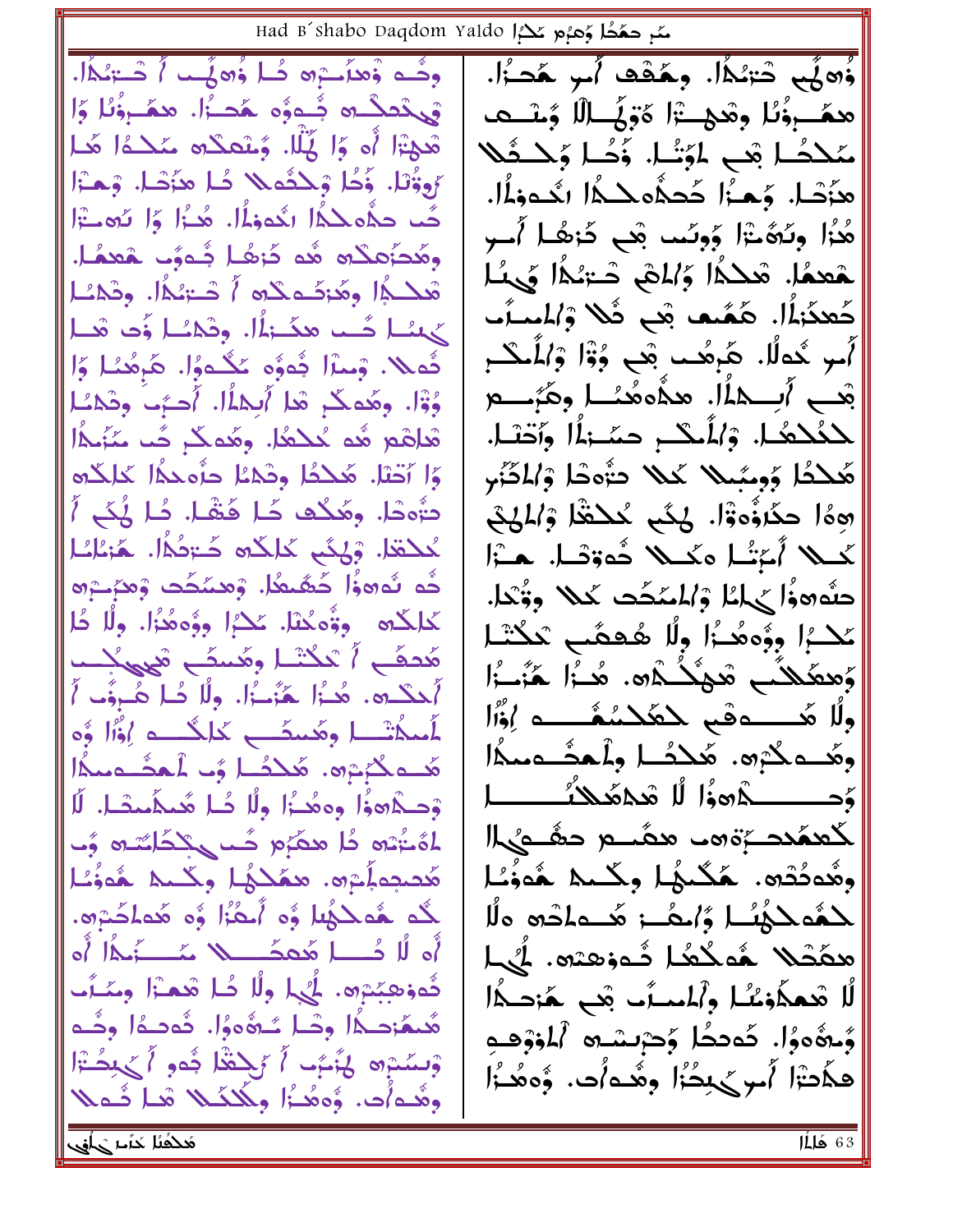Had B´shabo Daqdom Yaldo Aj مَمْ وَجْمَعْ لَامِعْ الْمَاءَ بِهِ بِمَعْيَارِ وَكَحْكًا بْمِ ثَلًا وُوهُـزًا ولُوهُـوٰفَاً وُوهُدُوا. أَو مُأوهُدونُهُ! وَإِلَيْهُمْ الْمَرَاءُ الْحَمَاءِ هُوصَيِّدُوهِ وُوهُدُوا. وُوهُدُوا وهُدمَكَر وِنَهُ تَزَا جُعجَّتِمُكُمْ وَوُوهُجُرًا. وُوهُجُرًا ثُـه بُدهكا أُه وفَسْعا ثُـه بُدكـُـا. وْالْمَكْرِ حَثَّەھكَا ضَرِ هَـٰهَـٰ حَزَٰہَهَـٰا. وُههُدُا وبُسْط أُه هَكْك أُه وثَطْئًا شُـه أؤهعُدُ أو وُسْدِ هُ هِكْدِ وَالْمُعْمُوتِ ىسْكُمْتْ 3 كَنْتُمْلْ أَوْ خُتْ ھَنْكُمْتْ 3 حعَمَد حملَه مَكْسًا هَ حعَمَع حَمْهِ لَمْعِكْمَا. ودفُدُرُا ولَا أَمِنُعَسَلَا وَيُسْبِطْ لَمْعِكُمْا. وُهِمْزًا وِلًا ثَمِ يشَيْ هَفْيَ هُجْلَاجُم أَحْمَعُمُ ذَءٍ بِسُلَمَةِ مِنْ أَو لَٰا حَمَّيْنَا وَلَا كُبِ هِكْنِكَ جَنَّبٍ قِبَ أَب يُصطُل وهُكْسُمْ هُمْلُوهِ كُسْرَةٍ أَوْ كُدهكُما. وُدمُدُا وكُمِيم كُدهُدُا وَهْدَل جُدههُا. وُوهُزُا وحُـُـبِهِ جُدهُدُـا وهُـَرَوْ وِيَوْهُـــوِي. وُوهُــزُا وِكَـــدِ وَوَهُــ فُوَّهَ مِكْلُوهِ. وُوهُدُّا وِكْمِكَ وَوَمَا وِهُدَهَا وَهُقْفَ وُبِّضَمْعُوهِ-. وُوَهُدًا وَكَسْمًا وهُكْمَلِكُهِ. وُهِهُمْ وكُنْدِ مَجْتَعُدُ وهُوَ مَكَنْفُسا وَتَعْفَسْتَ وَتَقَعِقَسْتَةِ وَبِ وْهِكُمُعَكَّدُهِ. وُهِهُدُا وكُمِيع كَمُنُمْ وُههُــزُا وكَـــمه كَـهُنُــا وهُـڤـــم وهُدفًا وْهِمُكُسْ ݣُلُهْ. وُّوهُزُا وكُنْدُ وَبِمُحِسَّدِهِ۔. وُهِمُدُ كُلِّمِهِ فَهِمُكُمْ فْعُلْ وِكْزْلْ أُهِلْمِمْتَاتِرْدِ. وِهِغْزُلْ وِكْمِمْ وكُنْزَا وَبِعَكْلُبُدِهِبٍ. وُهِ هُـزُا وكُـبِكْ وْدْمُبْكُمْ وْهُدّْهْ هْدْ دْ وْدْهْدْرَا وْݣْسْدْ |فَعِسًا وِهَٰـبِوْرِ كَـهِ. وُهِهُـزًا وِكَــد جُزِهُما وهُبُرْ رُبِّرِيْدُ وَ وَ هُدُرًا وَجَمْدُ جَزْهَا وَهُوَا رُأُو كُلُهُ. وُهِ هُذَا وِكَحْمَا هُهِزًا عَلَيْهِ هَٰزُمًا وَهُمْا لِمُحِكْمًا كَلَمْ ئَــدادُنُا وَاصَّـــــلا وتَعـــزُهِ كَــــره وْْهِشْدَهِ وْهَكّْرْمِيْكْدُهِ. وُهِ هُدْرًا وِكْسِمْ كَحَـــرُلُمَا. وُهِ هُـــزُا وكَـــمِدْ وُوُّهِ هَـــا وُقُوهَا كَانُــب مِفَجَعَلَا وَمُحِفَّــــ وَمُحَفَّـــــــ وهُدفَهِ حُرْبٍ كُنْهٍ. وُدَهُدُ او كُنْدَ وْهِكُلْمُمْكُلُهُ. وُهِهُمُ وَلَكُمْ يُدْكُمُ ومُحْهَلِكُــب وُهُــولَمْ وَمَ عَائَــب كُــو وَّەھُل وِھُنْهَا لَكُنْ لِكَيْشُمَلُو. وُەھُـزًا تُمطِيِّتِهِ. وُءهُدُا وكَسلانُمعها وهُزو وكَمِيم نُدْهِمُا وقَعْضُبْ كُنْزَا كَلِيهِ. كْزَاكْلِهِ. وُهِمْزُا وكَبِيمْ هِجُبًا أُهشُوْجُا ووهُدُا وكُمِدْ فِذُكْرِ وَإِودُكُمْ وَأَسْرَ وهُبُو وُلِمَرِكْدِهِ. وهِ هُذُا وهَٰنِهُ إِسْلِ كُمْ كْلِهِ. وُهِمُدًا وِهَّنُتَ حَشَّوطُ ثَعِيْلًا مَنْدَكُلُّ لَكْتُ وًى يُمَثَّـدَلَمْ وَاللَّهُ وَاللَّهُ أَن لَمِثْــــدلَم، وُدمُــــزُا وَحصَّــــــــــ وثَمْنَا مَدْنَا لِحَمَٰبٍ وَ مِسْتَرْدٍ. وُوهُدُّا ﻼ%ﯩﻐ*ﯩﺪُ*ﻪﻟُ ﺍ ﺷﯩﯘﻻ ﻣﯩ*ﯩﯔ*ﻩ. ﯞﻩﮬﯩـ;*ﺍ* وحُلِّ هُرَكَنِي كَلْ مُدَفَّسْلِ عَالِيبٍ كُنْد وثعملاتك ومنتفقها شكولا هَسِهُا وَا أَتَّهُمَّا كَحُبَّ وُهِ بِسُلَّتِهِم. هْدْئَسْدُنُوْدُه. وُوهُدُّا هُبِ وِهُدْمَا وەئدا وئالى;ھا كە ئە أَمَّ وْمَعْدَلَا مَعَلَّفُنَا حَنَّمَ يَجْهَدُ  $\mathring{\mathsf{LL}}$  فَال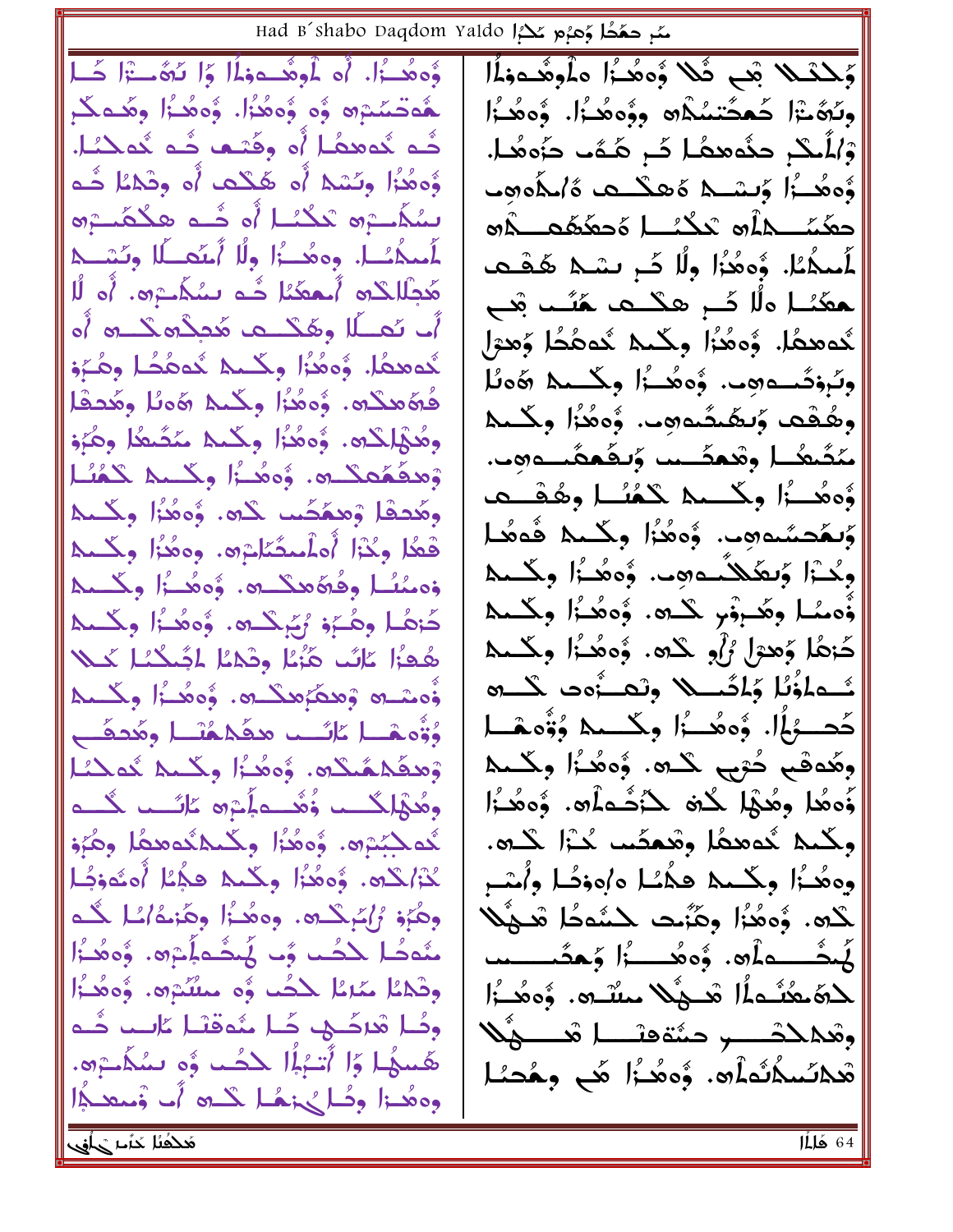Had B´shabo Daqdom Yaldo المجمع الم Had B´shabo Daqdom Yaldo شَـــودُنُـــا لِلْدُــب وُبِ هَزْبِـمَــولَمْ وَو. كَلُّ وَسِعِيدًا شَدْدُكُمْ قَسِيمًا لَهُمْ الْمَحْمَلَاتِ وُّەمُصَـزا وصُـل مْسَـٰهِ بِهُـٰه صَـُّمَ فَعُصَل وَّا هَّبُعْمَلُهِ. وُهِمْزُا وِهْدَّاهُلا حقُّومُا ا مدة تقتال للدُعب وًب دَهُيمْ ولُمْ وه |وَهدهَ تعتال هَنَّىٰلا حَصَّمْتُمالُه. وُهمُدُّا وهِ هُذَا وَجًا قَنْعَهَا. نَحْجُبْ وَشَمْئًا سَكْنًا وقعصلاأا قبيهة والمأه وما منكنا كُم يُحكَّدُهِ. وُوهُدُّا وكُل قَعْمَتُكَ كَلَّ كَهِنُعِدْوه. وُهِمُدُا وقعِهِمْ مَعْ شَاوَتِنَا أَوْلَٰٰہٗا ۖ ۡلَٰٰٓٓتُ ۖ وَٰٰٓٓ ۖ وَٰٰٓٓ وَٰٰٓٓ ۖ وَٰٰٓٓ ۖ وَٰٓ وَٰٓ وَٰٓ وَٰٓ وَٰٓ وَٰٓ وَٰٓ وَٰ قْبِيْكَا ئَىشْبْهَلُرْ». وُهِ هُنْزَا وقْبَاسِيْرَا قْسِيرًا لَكَنْشَا وُه خُهِيرًا لِكْتُبِ وُب قْبِيَبًا مُكَثِّدُها، وُهِ مُنْ إِ وَوُسْتُو مَّحَبَّدِيَّدِهِ. وَوَهُدًٰا وَكُل وُمَّكُمْ لَّاعَبَّا للكب ووُسعَي كمره. وُهمُسْرًا وِدًا وُسعَّىكُلُه. وِهِعُـزًا وِدًا هَـٰدَوَّه أَه وهُدوْد للكب وهُيِّبَب كْدِهِ. ئًا منفَة لَاسًا وئًا هُيبُو كُنْ. وُهِمُرًا وَمِئِيلًا هُهِمًا كَبِلاً أَوَّتِهَا. وُّەمُدُّاسُل وْحِيَّمْكُل أَو هَمْدُكُلْ كَمَلاْلُ وُهِ هُــزُا وِلًا فَيْبِ وَرَهُ حُــامِهِ كَـــلا أَوَّتَهْلَ. وُهِمُّذُامُا وِلَّا حُلَّ هُعِمًا: كَلَّحُلَّ وَّحَمَدْ الرَّ أَبِيهِ أَوْ هُجُا أَو هُزَيْنَا كَالًا وَّهُجْا. هَا أُوحا بَا هُزِيَا كَلَّهُ! كْلُـدُّا. حُــِدَٰ حُـرِثَــٰـٰ الْمَحْـُـٰـٰـٰ لَٰلَّا لَٰهَ حُــد لَمُحــدلَمَرُه ولَا حُــل هُدكَمدحَــل. هَكَمَلاَتُمَكُلّا أَحْدًا كَبِ وَٱسِرِ وَقِيلًا هُعمًا ۚ كُم بُمو دًا هُفَا هُلْكُما كُنا َكْتَنْعَمَدْ كَلِيْتُمْسَمَلُنِ. كَـَــزٍ لِمُ1ْتَكِيمَ وْمِعْكُــدَ إِنْـقُــدِيُّومِنْ. ضُــل هُـبُومِنْتُـل وْْهِيْشَابِكَ بِزَهْرْهُـــــو. حَمَّەهُـــا هُلَّا ؤْەمْنُـٰائَـٰہٗ أُو خُـا مٰنَمْنِمَنِنَّـُـٰمِ خُـٰـٰه وهَدكْبُرِ حَصَّىْنَا ەَحثَكْشَى غَفْكَا عَەهَانَا وُه هُدىگَرْجُوم أَو حَضِّينَا وَدُه وِمَتَتبٍ. بِمُسْمِنٍ مُسْتَوْلِ وَهِمُصَّمُنْسَلِ حُھــُ:ا. أَه حثَـــمكْتُم أَ عُـــقمُدِا وَا وهُقْعُ ونَمْتُنْحَيُّ حَيْجَوْا هَٰلَاحُتُكُمَّا مَبْتَتَى. أَو هَدَهَمْمَا يُحَوْلُ وَاهِدَهَمْشَاءَ وْمِ وَهِمَّدْسُلَا وِدَّهِهَدَا. حَدْمِ هَمْدًا وهُدَهَّى وهُدِكُهُم كَانَّ وَوَّا هَٰلَاتُّــُدُّا. وَهِمُحِسُنًا وَحُبَّ هَهُنَا. أَو هُـُمْ هَيْنًا كُحِر وُّكُحُمَٰاً. خَاوَجُهَا هُوْا وِهَكْمَا كَعَدًا وُحِيَا حُبِ أَوْجُالَمْ وَحَمْيًا مِكْسِمًا هَّوْشَــا هَكَشُــدًا. هَجَسَــرِ تَحِيــزًا هُنَا عُقُـٰدًا أَه عَتُرْـَـا. أَه كُــٰ هَهَّـٰهًا وُه ودْتَفْعْسَا وِكْسِرِ هُٰنِسًا رَضَاةُها تَحِيُّ أَمُلًا وأَحْقِقَهَا. أَكُسُو هُنْسًا أَه هكَرْحُمَّبٍ. هَسُـْ هُزُسْزًا وْالْمِكْسِـدْ مَكْمًا وِثَمِيا هَمَا هَزْمًا يُهَدُّوا مِنْ مَحْمَدٍ مَّدهنَّتَــــــ وتلمــــــرُبِ حَكْـَــــتَّهُـلُ ىڭى. كَارتقىمگىكى كَار مُحمدَّبِتَا. أَهْ هَّبُسُلِيه. کَ مِیْسِعَیْکِ لِلْمِیْتُمُّلِ رَّجَٰٓئَا گُوہِ کَا تَقۡھُدِٗکَیٖ ھَرَٖۡھُلَّا ٖ، اُو |كَرِهُدا حَذَّه\$كَمُل وِهْنُـزة أَلْمُكْـرِا. محَدِّدَ مَنَا أَ أَمُكَّتِنَا حَبَّ أَمُا حَذَّهِ حَكَّا مَعَاشَ الْمَشْرَ الْمَحْمَدَةِ  $|L|$ هُ 165